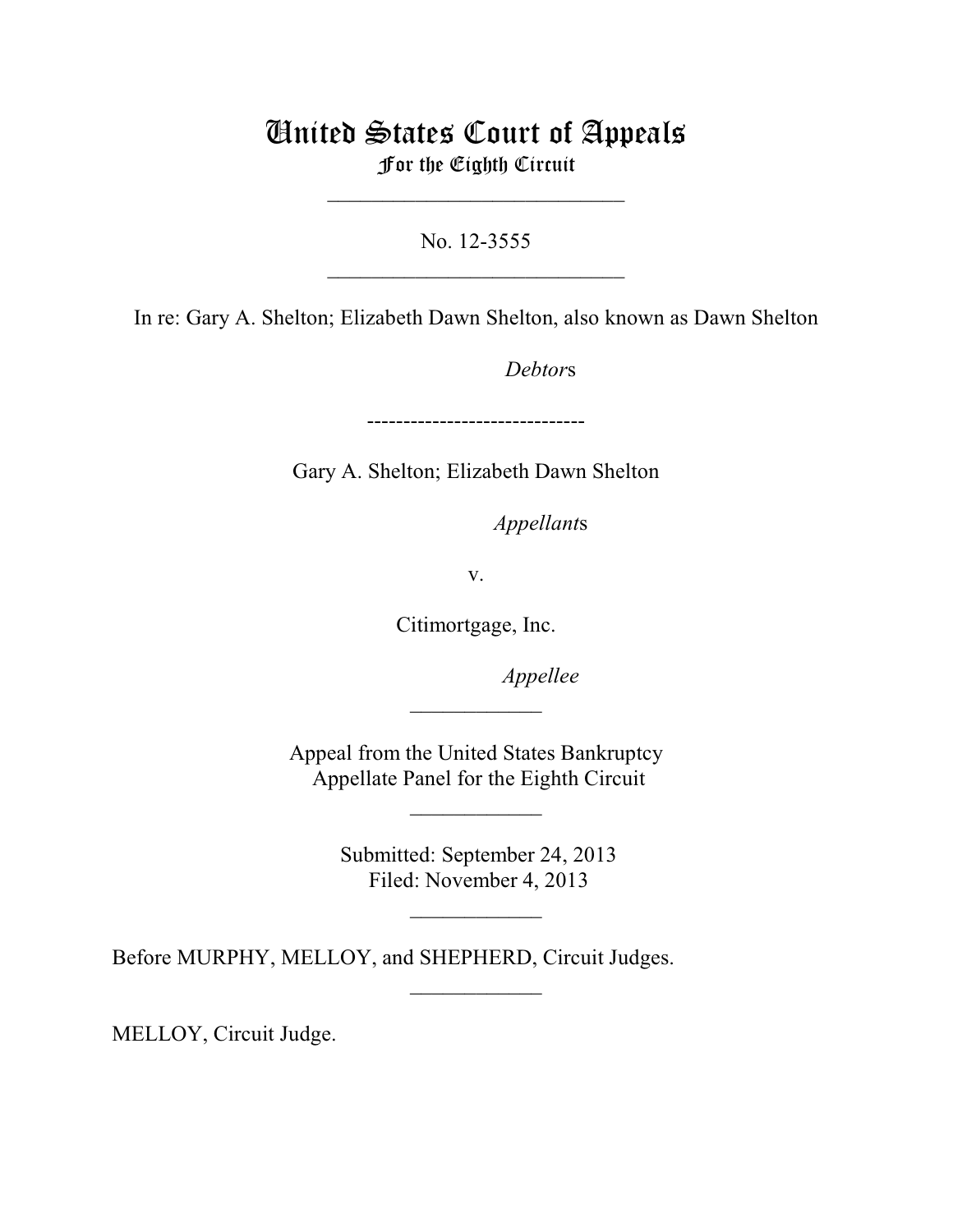Chapter 13 Debtors Gary A. Shelton and Elizabeth Dawn Shelton appeal the bankruptcy court's dismissal of their adversary proceeding. The bankruptcy court held that a secured creditor's lien was not void due solely to the fact that the secured creditor filed an untimely claim. The BAP affirmed. We also affirm.

The claims bar date in the Shelton bankruptcy was January 25, 2011. Secured creditorCitimortgage, Inc., held a lien on Debtors' primary residence and filed a claim for \$210,596.66 on August 22, 2011. A week after Citimortgage filed its claim, Debtors filed an objection urging disallowance of the claim as untimely. Debtors did not contest the substantive validity of the claim or otherwise challenge the validity of the underlying debt or lien. Prior to a scheduled hearing on the timeliness objection, the parties agreed to the entry of an order disallowing the claim. 1

After disallowance of the claim, Debtors initiated an adversary proceeding seeking the avoidance of Citimortgage's lien. Again Debtors did not challenge the substantive validity of the lien or debt. Debtors relied upon 11 U.S.C. § 506 which provides:

- (d) To the extent that a lien secures a claim against the debtor that is not an allowed secured claim, such lien is void, unless –
	- (1) such claim was disallowed only under section  $502(b)(5)$  or 502(e) of this title; or
	- (2) such claim is not an allowed secured claim due only to the failure of any entity to file a proof of such claim under section 501 of this title.

 $1$  The order disallowing the claim did not specify the basis for disallowing the claim. Debtors, however, had raised no challenges other than the timeliness argument. No party on appeal argues that some other basis existed for disallowing the claim.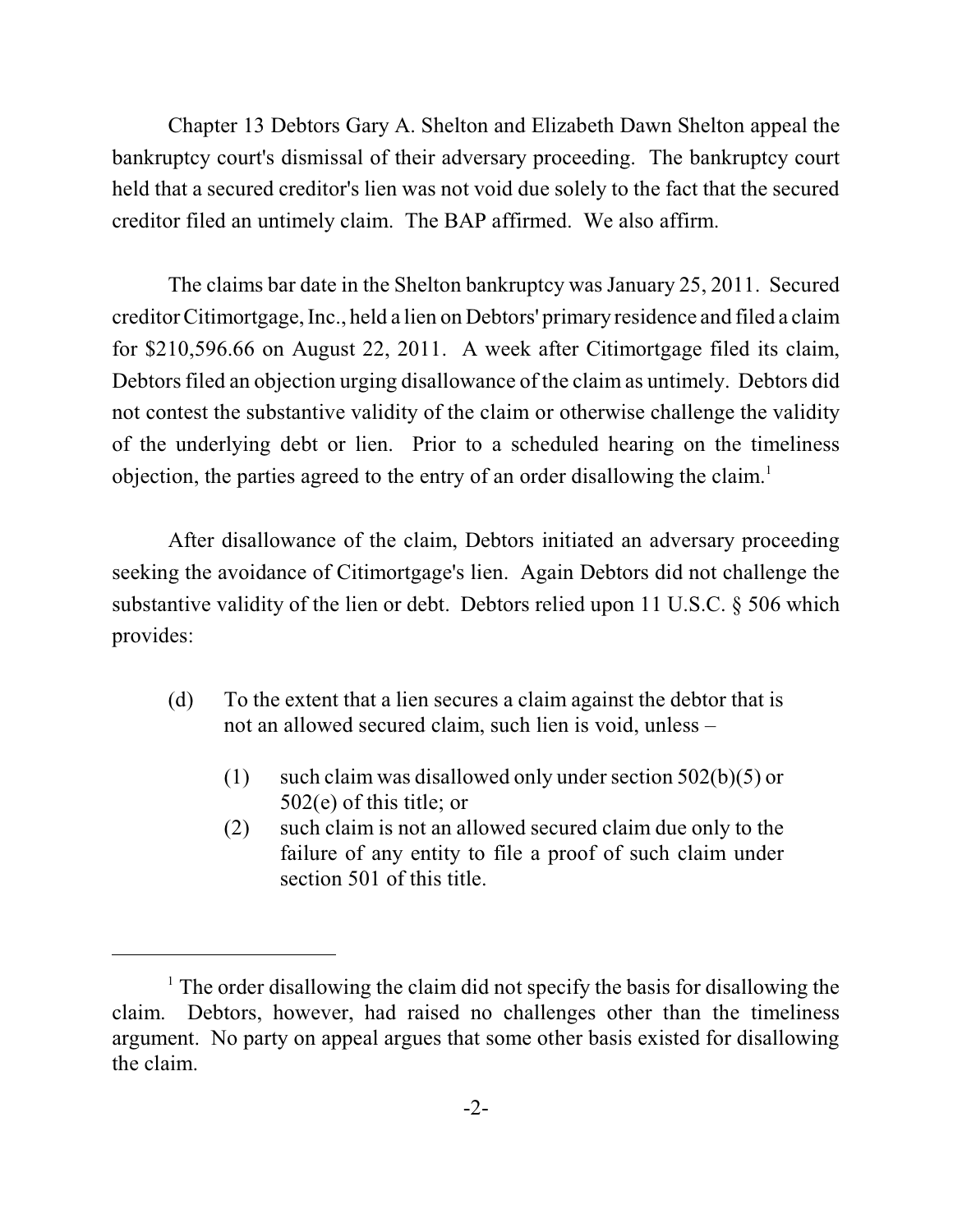According to Debtors, Citimortgage's lien secured a claim that was "not an allowed secured claim[.]" 11 U.S.C. § 506(d). Debtors further argued that the exception of subpart (d)(2) did not apply because Citimortgage filed a proof of claim, and the exceptions of subpart  $(d)(1)$  did not apply because neither section 502(b)(5) nor 502(e) involved the disallowance of claims as untimely. Relying upon the plain language of § 506(d), the Debtors argued that disallowance of Citimortgage's claim necessarily voided Citimortgage's corresponding lien.

Citimortgage filed a motion to dismiss, arguing that because a secured creditor's lien generally survives bankruptcy even if the secured creditor elects not to file a claim, lien avoidance (rather than mere claim disallowance) would be an unjustified and overly punitive result where the sole basis of claim disallowance was the untimeliness of the claim.

Acknowledging the "superficial" appeal of the plain-text support for the Debtor's position, the bankruptcy court nevertheless granted Citimortgage's motion. In doing so, the court relied upon the longstanding principle that valid liens pass through bankruptcy unaffected. See Dewsnup v. Timm, 502 U.S. 410, 418 (1992) (noting that "'a bankruptcy discharge extinguishes only one mode of enforcing a claim—namely, an action against the debtor *in personam*—while leaving intact another—namely, an action against the debtor *in rem*'" (quoting Johnson v. Home State Bank, 501 U.S. 78, 84 (1991))). The bankruptcy court also relied on authority from the only circuits to have addressed the issue, both of which concluded the plain language of  $\S 506(d)$  did not void liens where an associated claim was rejected solely due to its untimeliness. See In re Hamlett, 322 F.3d 342, 347–50 (4th Cir. 2003) (rejecting lien avoidance on these facts as inequitable, inconsistent with pre-Bankruptcy Code principles, and unsupported by legislative history); In re Tarnow, 749 F.2d 464, 465–67 (7th Cir. 1984) (similarly rejecting a plain-text interpretation of § 506(d)). Finally, the court noted that the Eighth Circuit had held, in a different context, that a lien survived bankruptcy notwithstanding § 506(d) where the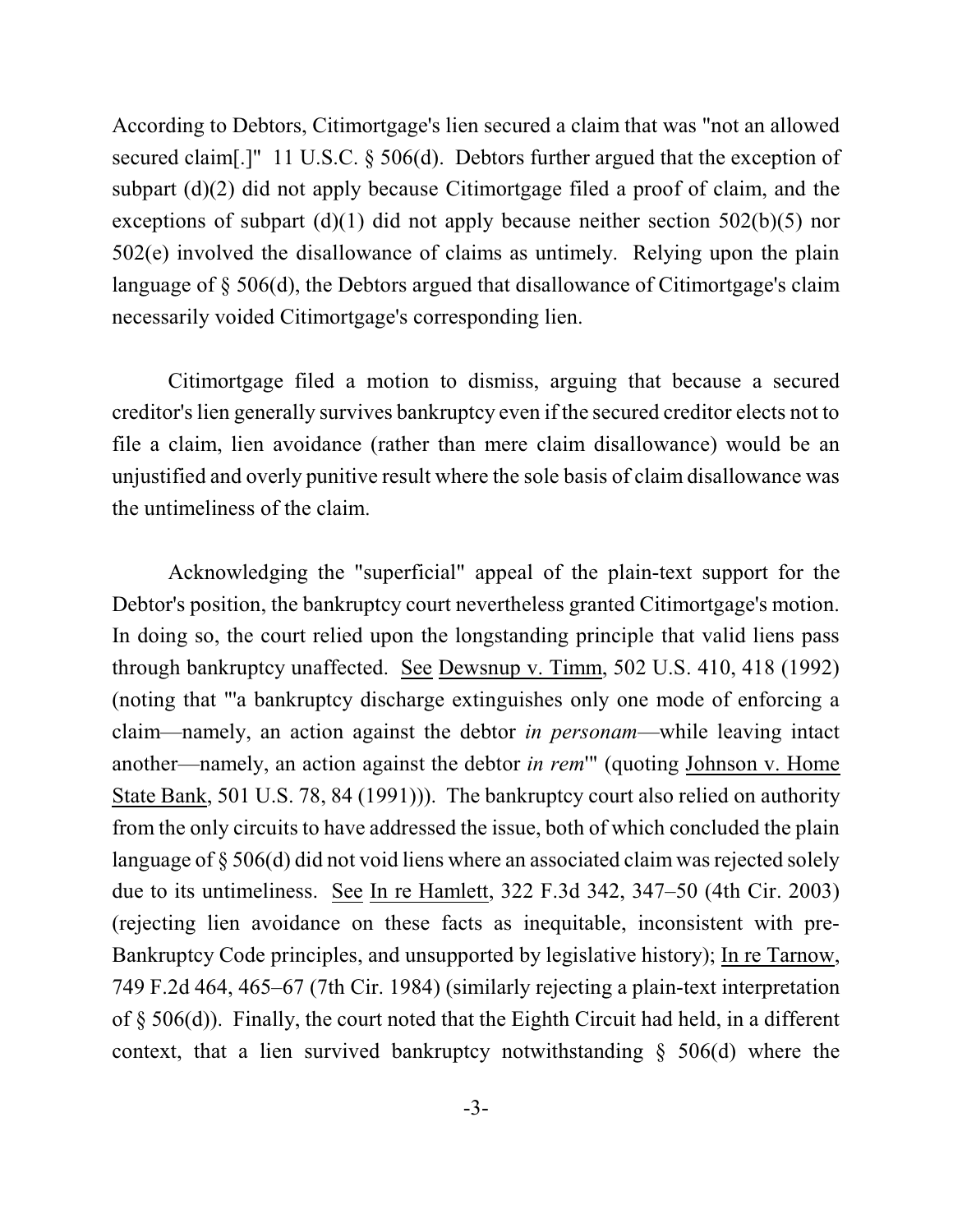bankruptcy court had rejected a claim as untimely but where there had been no finding of invalidity regarding the underlying debt or claim. See In re Be-Mac Transp. Co., 83 F.3d 1020, 1027 (8th Cir.1996).

On appeal, Debtors again urge a plain language interpretation of § 506(d). They also argue that In re Be-Mac Transport is materially distinguishable and that the other circuits' precedent should not control. Regardless of whether In re Be-Mac Transport can be distinguished from the present facts, we agree with the wellreasoned judgments from the Fourth and Seventh Circuits. Although we can add little to the comprehensive analysis that these circuits have set forth, we recite some of that analysis here because we do not lightly reject a plain language interpretation of a statute.

In 1984, the Seventh Circuit in In re Tarnow, 749 F.2d at 465–66, held that lien avoidance in this context was too great a departure from pre-Code law to have been Congress's intended effect. The court explained that the reason a secured creditor might file a claim is to stand in line as an unsecured creditor for that portion of debt that is not adequately secured; there was no suggestion in legislative history or pre-Code practice that a secured creditor could only file such a claim "on pain of losing his lien." Id. at 465. In reaching this conclusion, the Seventh Circuit emphasized the absurdity of heavily penalizing a secured creditor who files an untimely claim as contrasted with a secured creditor who preserves its lien by remaining wholly "aloof from the bankruptcy proceeding[.]" Dewsnup 502 U.S. at 417. The Seventh Circuit stated:

The destruction of a lien is a disproportionately severe sanction for a default that can hurt only the defaulter.

. . . While no one wants bankruptcy proceedings to be cluttered up by tardy claims, the simple and effective method of discouraging them is to dismiss the claim (that is, the claim against the bankrupt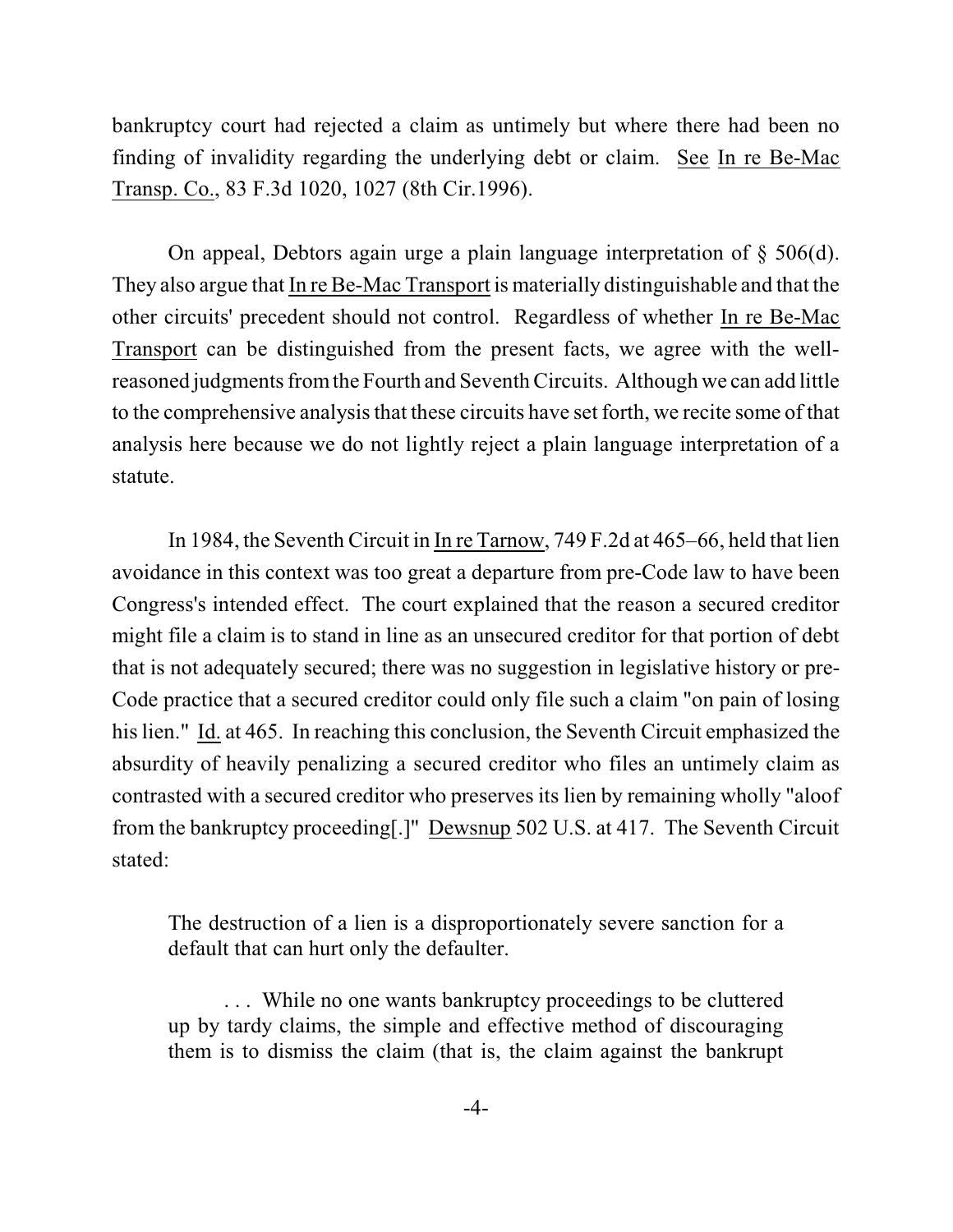estate, as distinct from the claim against the collateral itself), out of hand, because it is untimely. . . . If an ordinary plaintiff files a suit barred by the statute of limitations, the sanction is dismissal; it is not to take away his property. And a lien is property.

## Tarnow, 749 F.2d at 465–66.

Then, in 1992, the Supreme Court reaffirmed the general principle that valid liens pass through bankruptcy unaffected. The court determined that Congress must not have intended to legislate contrary to this general principle without at least some explanation of such an intent in the legislative history. See Dewsnup, 502 U.S. at 416–17 ("[Section] 506 of the Bankruptcy Code and its relationship to other provisions of that Code do embrace some ambiguities . . . [such that] we are not convinced that Congress intended to depart from the pre-Code rule that liens pass through bankruptcy unaffected."). Dewsnup involved an examination of § 506, but did not involve the question presented to our court today. Dewsnup is material to our analysis because it finds ambiguity in § 506 and because it rests on two important considerations: (1) Bankruptcy Code provisions should not be read in isolation from one another; and (2) they should not be read in isolation from pre-Code practices. Id. at 419 ("When Congress amends the bankruptcy laws, it does not write 'on a clean slate.'" (quoting Emil v. Hanley, 318 U.S. 515, 521 (1943))).

In 2003, the Fourth Circuit recognized these general principles from Dewsnup when it joined the Seventh Circuit and held that liens for disallowed claims survive bankruptcy if the sole basis for disallowance is untimeliness. In re Hamlett, 322 F.3d at 348. There, the Fourth Circuit stated:

This view comports with . . . § 506(d)(2), which clarifies that Congress did not intend for a perfectly valid lien to be extinguished any time a creditor's claim on the bankrupt estate is disallowed. Of course, that provision does not explicitly refer to claims that are disallowed merely